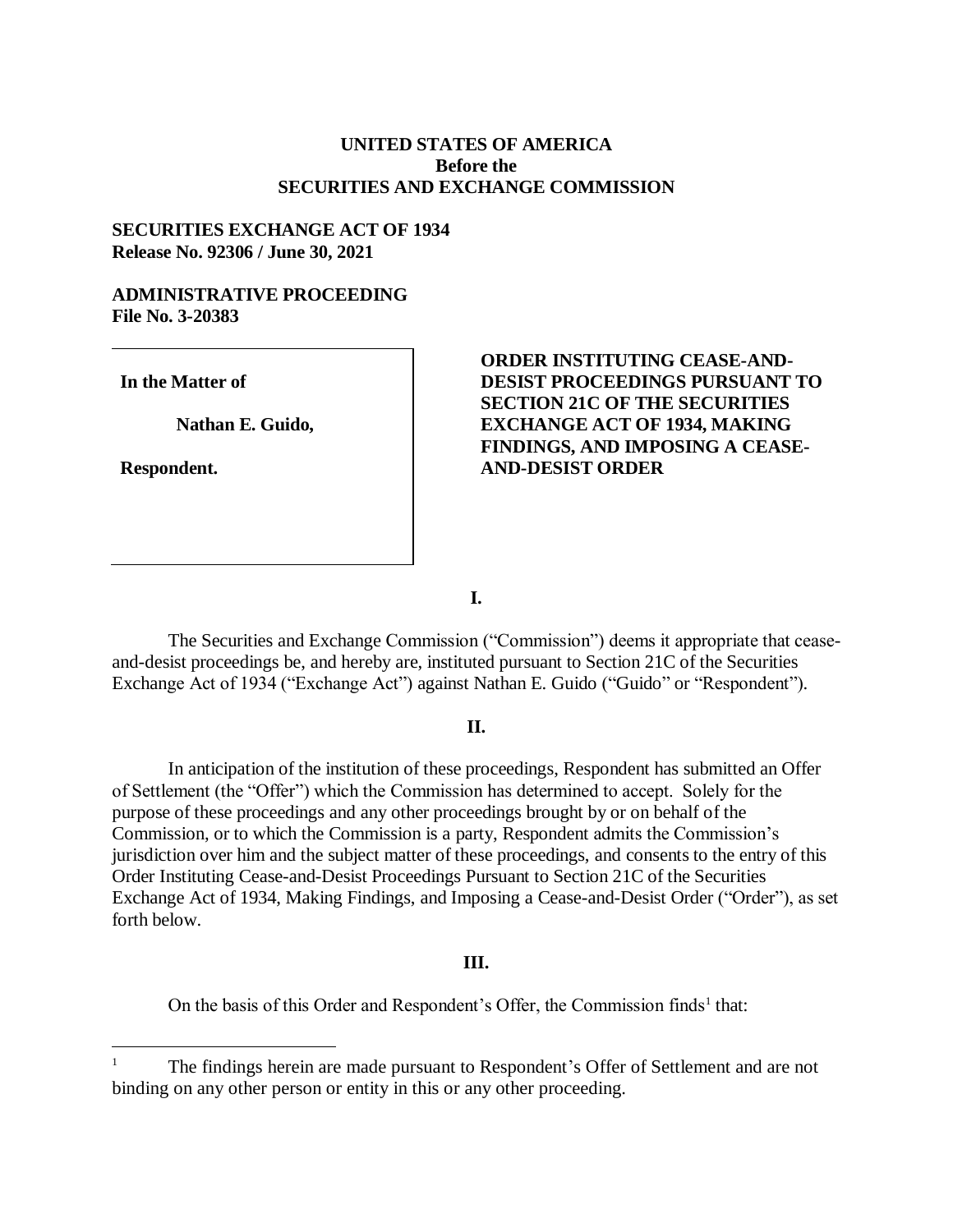# Summary

1. This matter involves insider trading by Mounir N. Gad and Nathan E. Guido. Gad worked at a Northern California-based bank (the "Bank") in the Bank's group that assisted private equity firms in financing acquisitions of other companies. Gad tipped Guido on three occasions in 2015 and 2016 using material, nonpublic information about upcoming acquisitions, two of which involved tender offers, that Gad learned about in the course of his employment. Guido then bought stock in the target companies based on those tips, and sold after the acquisitions were announced, resulting in illegal gains of \$51,700. Guido shared \$11,000 of these gains with Gad.

# Respondent

2. Nathan E. Guido, age 37, resides in San Jose, California and works for a real estate management company. He has never held securities licenses or been registered with the Commission in any capacity.

# Other Relevant Person and Entities

3. Mounir N. Gad, age 34, resides in Los Gatos, California. From 2008 to 2019, he worked at the Bank. During the period relevant to the conduct described below ("Relevant Period"), Gad was a vice president in the Bank's sponsor finance group, which serviced the Bank's private equity clients.

4. Procera Networks, Inc. ("Procera") is a Delaware corporation that was headquartered in Fremont, California until it was acquired by a private equity firm in a 2015 tender offer. Procera is a provider of computer network equipment. Before the 2015 acquisition, its common stock was registered with the Commission pursuant to Section 12(b) of the Exchange Act and listed on the NASDAQ Global Select Market. In connection with the acquisition, Procera's stock was delisted from the NASDAQ and deregistered with the Commission.

5. Imprivata, Inc. ("Imprivata") is a Delaware corporation that was headquartered in Lexington, Massachusetts until it was acquired by a private equity firm in 2016. Imprivata provides information technology security and identity solutions for the healthcare industry. Before the 2016 acquisition, its common stock was registered with the Commission pursuant to Section 12(b) of the Exchange Act and listed on the New York Stock Exchange. In connection with the acquisition, Imprivata's stock was delisted from the New York Stock Exchange and deregistered with the Commission.

6. Sizmek, Inc. ("Sizmek") is a Delaware corporation that was headquartered in Austin, Texas until it was acquired by a private equity firm in a 2016 tender offer. Sizmek is a digital advertising company. Before the 2016 acquisition, its common stock was registered with

 $\overline{a}$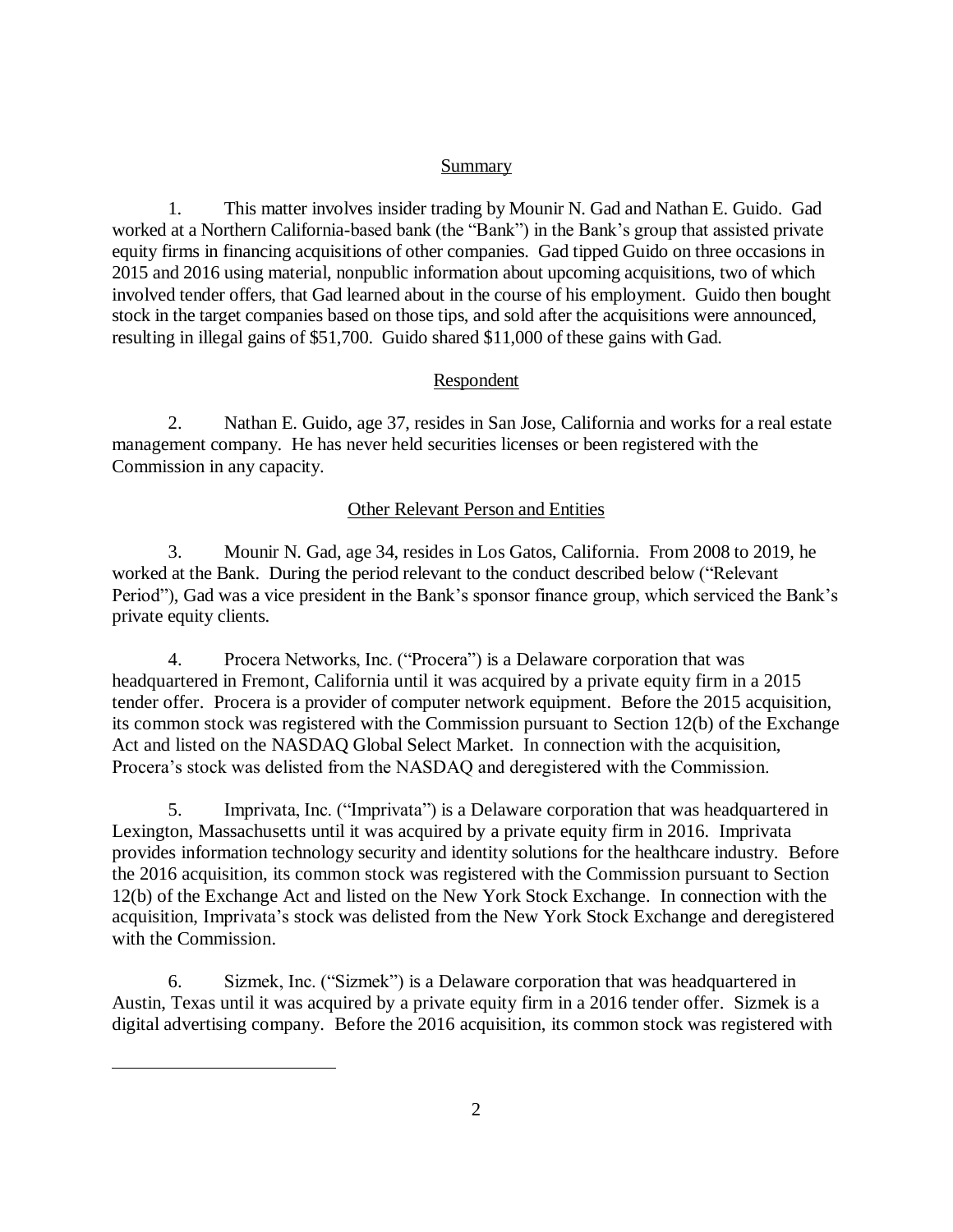the Commission pursuant to Section 12(b) of the Exchange Act and listed on the NASDAQ Global Select Market. In connection with the acquisition, Sizmek's stock was delisted from the NASDAQ and deregistered with the Commission.

#### Background

7. At the time of the trading described in this Order, Gad and Guido had known each other for several years. Around early 2009, they met and became friends. They had mutual friends, shared interests, had attended the same high school, frequently socialized together and vacationed together. The two texted each other frequently, sometimes on a weekly basis. Gad considered Guido to be a good friend and discussed sensitive personal matters with him, including personal and financial problems that Gad began experiencing in early 2015.

8. As part of his job at the Bank, Gad worked on confidential transactions involving publicly traded companies, including acquisitions, and had access to confidential information about potential acquisitions even when he was not directly working on them. When he started at the Bank, he signed an agreement promising to keep information he learned during his employment confidential, and to not use such information except for the benefit of the Bank and its clients.

#### The Procera Trades

9. On September 29, 2014, Procera entered into a confidentiality agreement with a technology-focused private equity firm based in San Francisco ("PE Firm A"), relating to a possible transaction between the two. On October 22, 2014, Procera engaged a financial adviser, which in early December 2015 conducted a private outreach process with third parties to determine interest in a possible transaction with Procera. On February 26, 2015, PE Firm A submitted an indication of interest to acquire Procera, subject to the completion of due diligence and other conditions. On March 5, 2015, PE Firm A was given access to diligence materials concerning Procera's business and operations. PE Firm A and Procera began negotiating a merger agreement on March 11, 2015.

10. On or around March 28, 2015, Gad learned confidential information that Procera was to be acquired. He learned this through his employment at the Bank, which provided debt financing for the eventual acquisition. Gad knew, or had reason to know, that the information was nonpublic and that it came from Procera, a potential acquirer of Procera, or someone acting on behalf of Procera or a potential acquirer.

11. Gad shared the nonpublic information with his good friend Guido, intending that Guido would then buy Procera stock. Guido knew that Gad worked for the Bank, which often served as an adviser to acquirers and targets in acquisitions and, as part of Gad's job, Gad learned nonpublic information relating to potential acquisitions. Guido knew, or had reason to know, that the information was nonpublic and that Gad gained the information through his position within the Bank. On April 6, 2015, Guido purchased Procera stock. Gad later texted Guido about Procera on April 12, 2015, referring to the company by the first initial of its name and encouraging Guido to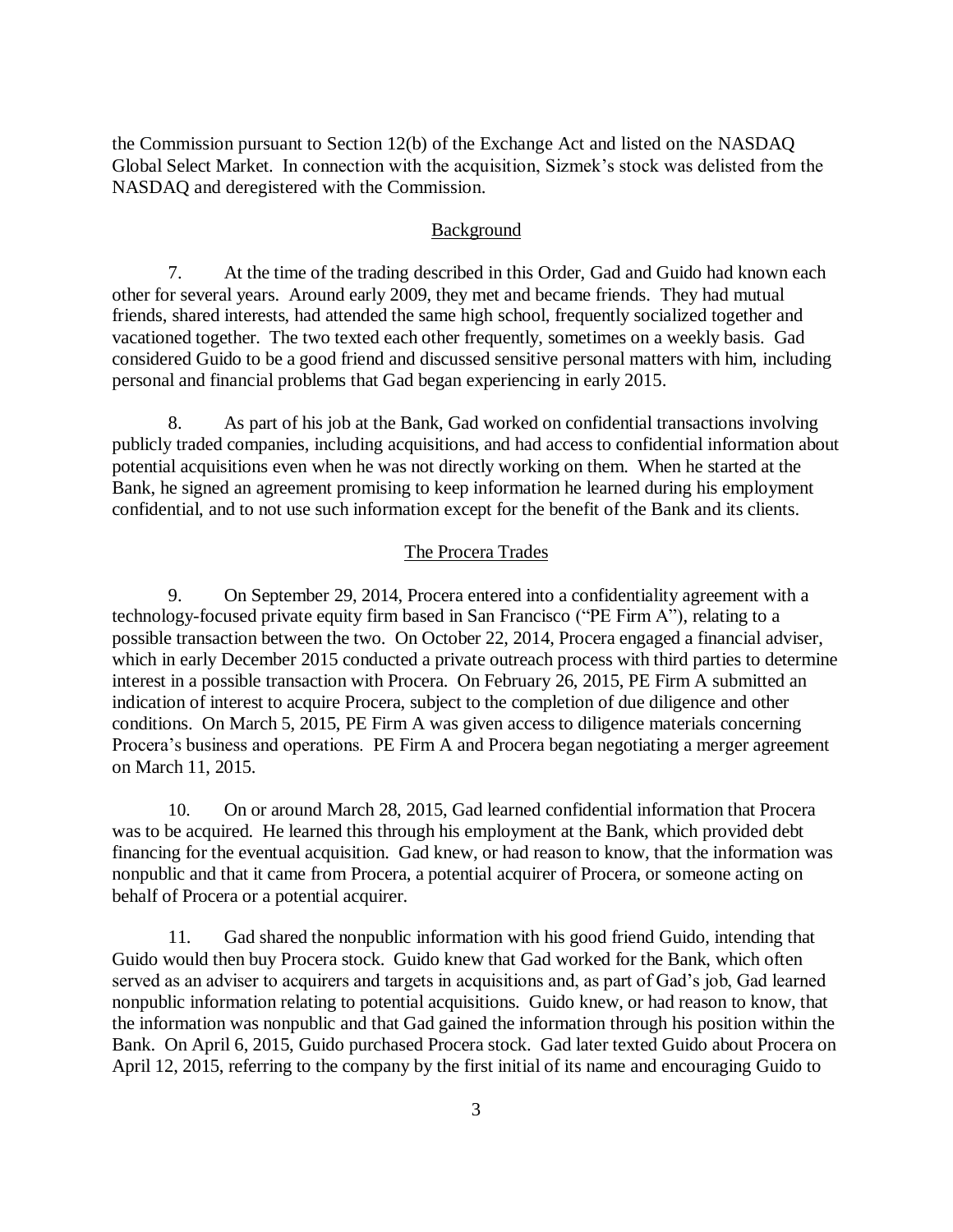buy Procera stock, writing "Did u buy p? It's time/ BIG time/ BIG." Guido then purchased additional Procera shares on April 13 and 16, 2015, buying a total of 1,250 shares for \$12,101.

12. Before the market opened on April 22, 2015, Procera and PE Firm A announced that PE Firm A would acquire Procera in a tender offer. Following the announcement, Procera's stock price closed at \$11.42 per share, representing an increase of 20 percent over the previous day's closing price of \$9.51 per share, and the value of Guido's Procera shares increased by \$2,174.

#### The Imprivata Trades

13. On March 9, 2016, a San Francisco-based private equity firm ("PE Firm B") approached Imprivata about possibly acquiring the company. Imprivata then engaged a financial adviser, which contacted additional parties about a possible acquisition. On June 9, 2016, PE Firm B and two other entities (all three of which were clients of the Bank) submitted indications of interest to acquire Imprivata.

14. Shortly thereafter, on June 13 and 14, 2016, Guido purchased Imprivata stock after receiving nonpublic information from Gad that Imprivata was going to be acquired, which Gad had learned in the course of his employment. When Gad provided this information to Guido, the two agreed that Guido would share the profits of his Imprivata trades with Gad.

15. On June 16, 2016, Gad sent a text to Guido asking "You never got back to me. Did we pull the trigger." Subsequently, Guido bought additional Imprivata shares on June 20 and 23, 2016. In total, Guido purchased 4,419 Imprivata shares for \$61,450.

16. Before the market opened on July 13, 2016, Imprivata and PE Firm B announced that PE Firm B had agreed to acquire Imprivata. The next morning, Gad texted Guido and instructed him to sell the Imprivata stock. Less than an hour later, Guido sold all of his Imprivata shares for \$19 per share, which was a 31 percent increase over the closing price the day before the acquisition announcement. Guido realized a gain of \$22,509 on the Imprivata trades.

17. Several days later, Gad and Guido arranged to meet so that Guido could share the Imprivata profits with Gad. On July 22, 2016, Guido withdrew \$5,000 from his checking account, gave all, or nearly all, of the cash to Gad, and kept the remaining Imprivata profits.

#### The Sizmek Trades

18. In March 2016, a financial adviser to Sizmek contacted a private equity firm based in San Francisco ("PE Firm C") about PE Firm C possibly acquiring Sizmek. PE Firm C signed a confidentiality agreement with Sizmek on March 23, 2016 and started conducting due diligence shortly thereafter. On July 22, 2016, PE Firm C submitted a proposal to acquire all of the outstanding shares of Sizmek. On or about July 26, 2016, Gad became aware through his employment at the Bank that PE Firm C was planning to acquire Sizmek (the Bank was working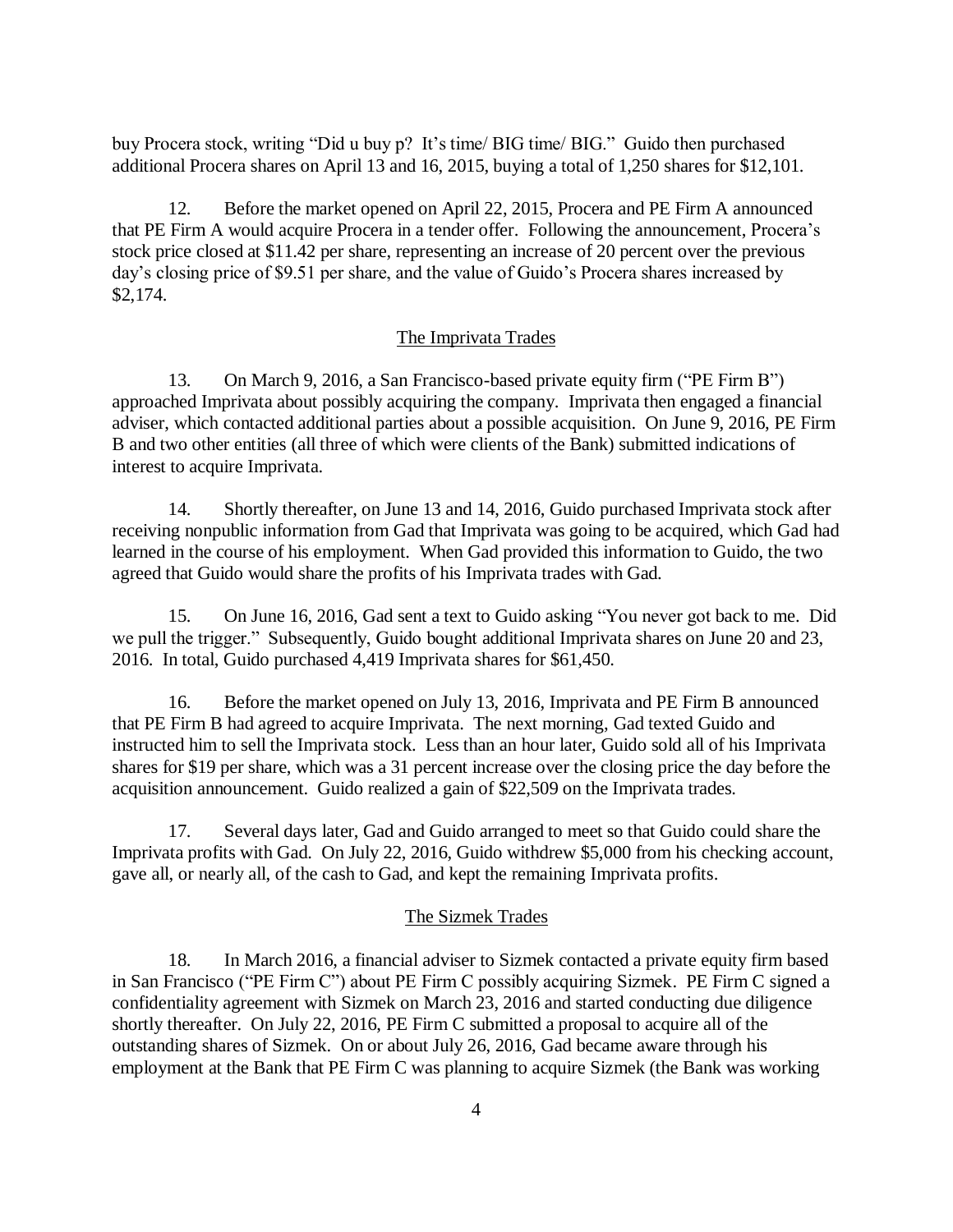with PE Firm C on the proposed transaction). Gad knew, or had reason to know, that the information was nonpublic and that it came from Sizmek, a potential acquirer of Sizmek, or someone acting on behalf of Sizmek or a potential acquirer.

19. On July 28 and 29, 2016, Gad sent Guido text messages suggesting that the two communicate using the WhatsApp messaging application because it was "encrypted."

20. In a WhatsApp exchange on Friday, July 29, 2016, Gad gave Guido Sizmek's ticker symbol using a code phrase and urged him to buy the stock soon, noting "[a]nnouncement could come as early as 8/3," referring to August 3, 2016, the date the PE Firm C-Sizmek tender offer would eventually be announced. Responding by WhatsApp, Guido agreed to share the profits of his planned Sizmek trades with Gad. Guido knew, or had reason to know, that the information was nonpublic and that Gad gained the information through his position within the Bank.

21. The following Monday, August 1, 2016, Guido purchased 26,022 shares of Sizmek for \$73,406. On August 3, 2016 before the market opened, Sizmek announced that it was being acquired by PE Firm C in a tender offer. That day, Guido sold the 26,022 shares of Sizmek for \$3.86 per share, which was a 45 percent increase over the closing price the day before the tender offer was announced. Guido realized a \$27,017 gain from the Sizmek trading.

22. A week later, on August 12, 2016, Guido withdrew \$6,000 from his checking account, gave all, or nearly all, of the cash to Gad, and kept the remaining Sizmek profits.

23. The next day, at Guido's request, Gad sent Guido a WhatsApp message listing 11 companies with profiles similar to the ones about which he had tipped Guido, so that Guido could make "decoy" trades in his brokerage account in order to make the improper trades more difficult to detect. Over the next several months, Guido traded in the stock of three of these companies.

24. Before receiving the tips from Gad, Guido had never purchased Procera, Imprivata or Sizmek stock before, and would not have purchased the stock had he not received material, nonpublic information from Gad. When Guido bought the stock, he knew or was reckless in not knowing that the information Gad had provided was material, nonpublic information that Gad had misappropriated from his employer in violation of a duty of trust and confidence owed to the employer, and that he, Guido, was not permitted to trade on it.

# Violations

25. As a result of the conduct described above, Respondent violated Section 10(b) of the Exchange Act and Rule 10b-5 thereunder, which prohibit fraudulent conduct in connection with the purchase or sale of securities.

26. As a result of the conduct described above, Respondent violated Section 14(e) of the Exchange Act and Rule 14e-3 thereunder, which prohibit fraudulent, deceptive, or manipulative acts or practices in connection with any tender offer.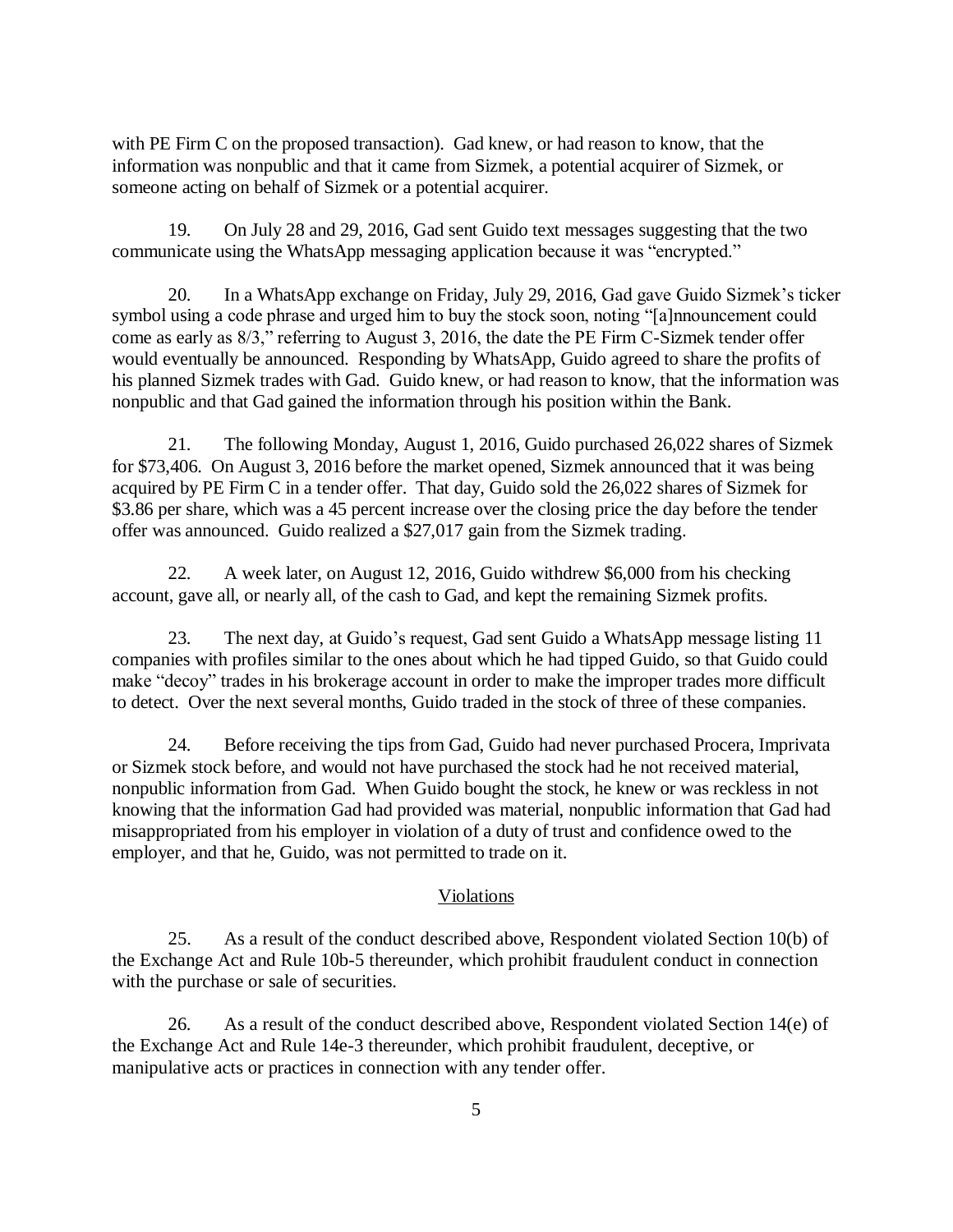#### Respondent's Cooperation

27. In determining to accept the Offer, the Commission considered Respondent's cooperation afforded the Commission staff.

#### **IV.**

In view of the foregoing, the Commission deems it appropriate to impose the sanctions agreed to in Respondent's Offer.

Accordingly, it is hereby ORDERED that:

A. Pursuant to Section 21C of the Exchange Act, Respondent cease and desist from committing or causing any violations and any future violations of Sections 10(b) and 14(e) of the Exchange Act and Rules 10b-5 and 14e-3 thereunder.

B. Respondent shall, within 14 days of the entry of this Order, pay a civil money penalty in the amount of \$40,700 to the Securities and Exchange Commission for transfer to the general fund of the United States Treasury, subject to Exchange Act Section 21 $F(g)(3)$ . If timely payment is not made, additional interest shall accrue pursuant to 31 U.S.C. § 3717.

C. Payment must be made in one of the following ways:

- (1) Respondent may transmit payment electronically to the Commission, which will provide detailed ACH transfer/Fedwire instructions upon request;
- (2) Respondent may make direct payment from a bank account via Pay.gov through the SEC website at [http://www.sec.gov/about/offices/ofm.htm;](http://www.sec.gov/about/offices/ofm.htm) or
- (3) Respondent may pay by certified check, bank cashier's check, or United States postal money order, made payable to the Securities and Exchange Commission and hand-delivered or mailed to:

Enterprise Services Center Accounts Receivable Branch HQ Bldg., Room 181, AMZ-341 6500 South MacArthur Boulevard Oklahoma City, Oklahoma 73169

Payments by check or money order must be accompanied by a cover letter identifying Nathan E. Guido as the Respondent in these proceedings, and the file number of these proceedings; a copy of the cover letter and check or money order must be sent to Jeremy E. Pendrey, Assistant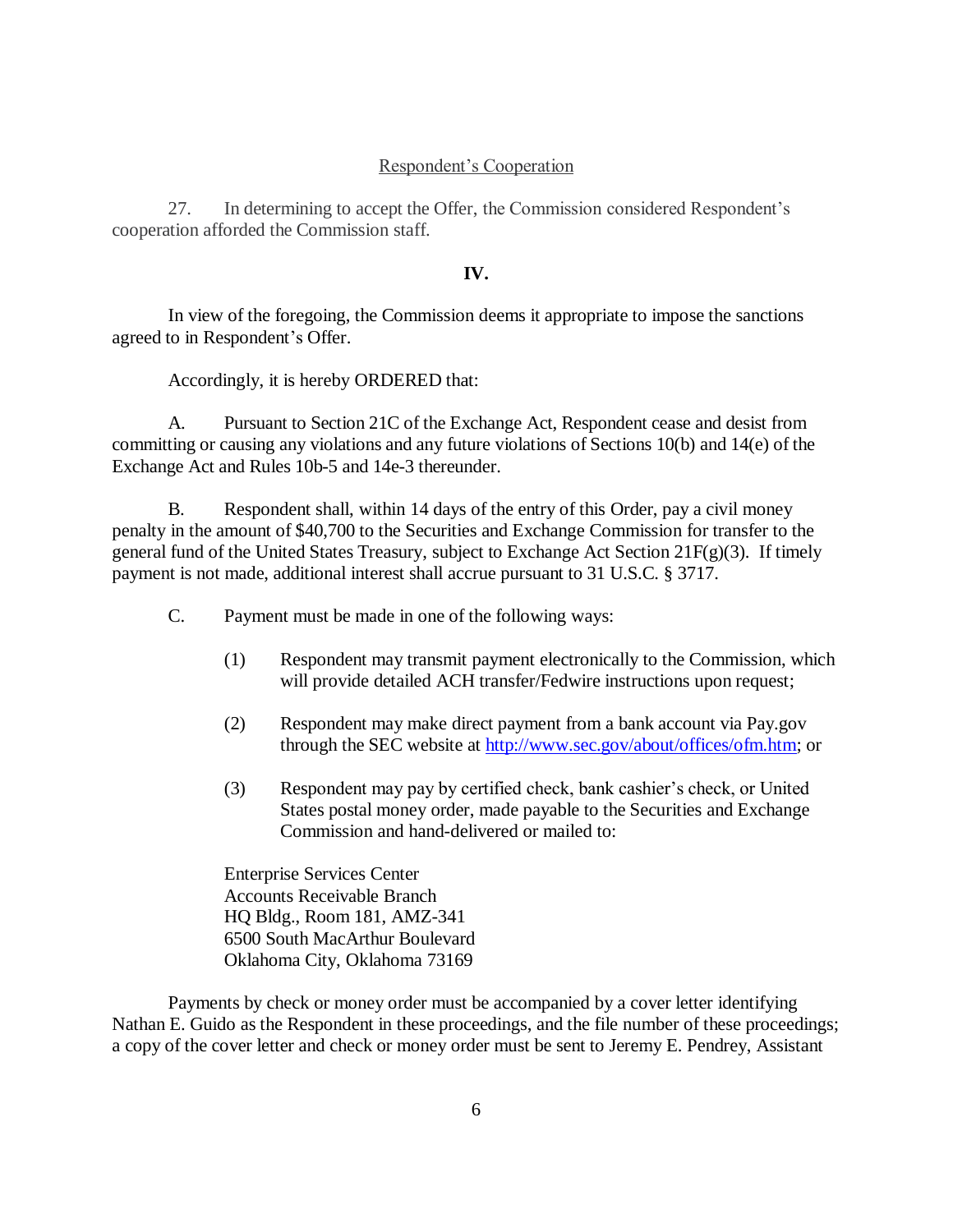Regional Director, Division of Enforcement, Securities and Exchange Commission, 44 Montgomery Street, Suite 2800, San Francisco, California 94104-4802.

D. Amounts ordered to be paid as civil money penalties pursuant to this Order shall be treated as penalties paid to the government for all purposes, including all tax purposes. To preserve the deterrent effect of the civil penalty, Respondent agrees that in any Related Investor Action, he shall not argue that he is entitled to, nor shall he benefit by, offset or reduction of any award of compensatory damages by the amount of any part of Respondent's payment of a civil penalty in this action ("Penalty Offset"). If the court in any Related Investor Action grants such a Penalty Offset, Respondent agrees that he shall, within 30 days after entry of a final order granting the Penalty Offset, notify the Commission's counsel in this action and pay the amount of the Penalty Offset to the Securities and Exchange Commission. Such a payment shall not be deemed an additional civil penalty and shall not be deemed to change the amount of the civil penalty imposed in this proceeding. For purposes of this paragraph, a "Related Investor Action" means a private damages action brought against Respondent by or on behalf of one or more investors based on substantially the same facts as alleged in the Order instituted by the Commission in this proceeding.

E. Respondent acknowledges that the Commission is not imposing a civil penalty in excess of \$40,700 based upon his cooperation in a Commission investigation. If at any time following the entry of the Order, the Division of Enforcement ("Division") obtains information indicating that Respondent knowingly provided materially false or misleading information or materials to the Commission, or in a related proceeding, the Division may, at its sole discretion and with prior notice to the Respondent, petition the Commission to reopen this matter and seek an order directing that the Respondent pay an additional civil penalty. Respondent may contest by way of defense in any resulting administrative proceeding whether he knowingly provided materially false or misleading information, but may not: (1) contest the findings in the Order; or (2) assert any defense to liability or remedy, including, but not limited to, any statute of limitations defense.

## **V.**

It is further Ordered that, for purposes of exceptions to discharge set forth in Section 523 of the Bankruptcy Code, 11 U.S.C. § 523, the findings in this Order are true and admitted by Respondent, and further, any debt for disgorgement, prejudgment interest, civil penalty or other amounts due by Respondent under this Order or any other judgment, order, consent order, decree